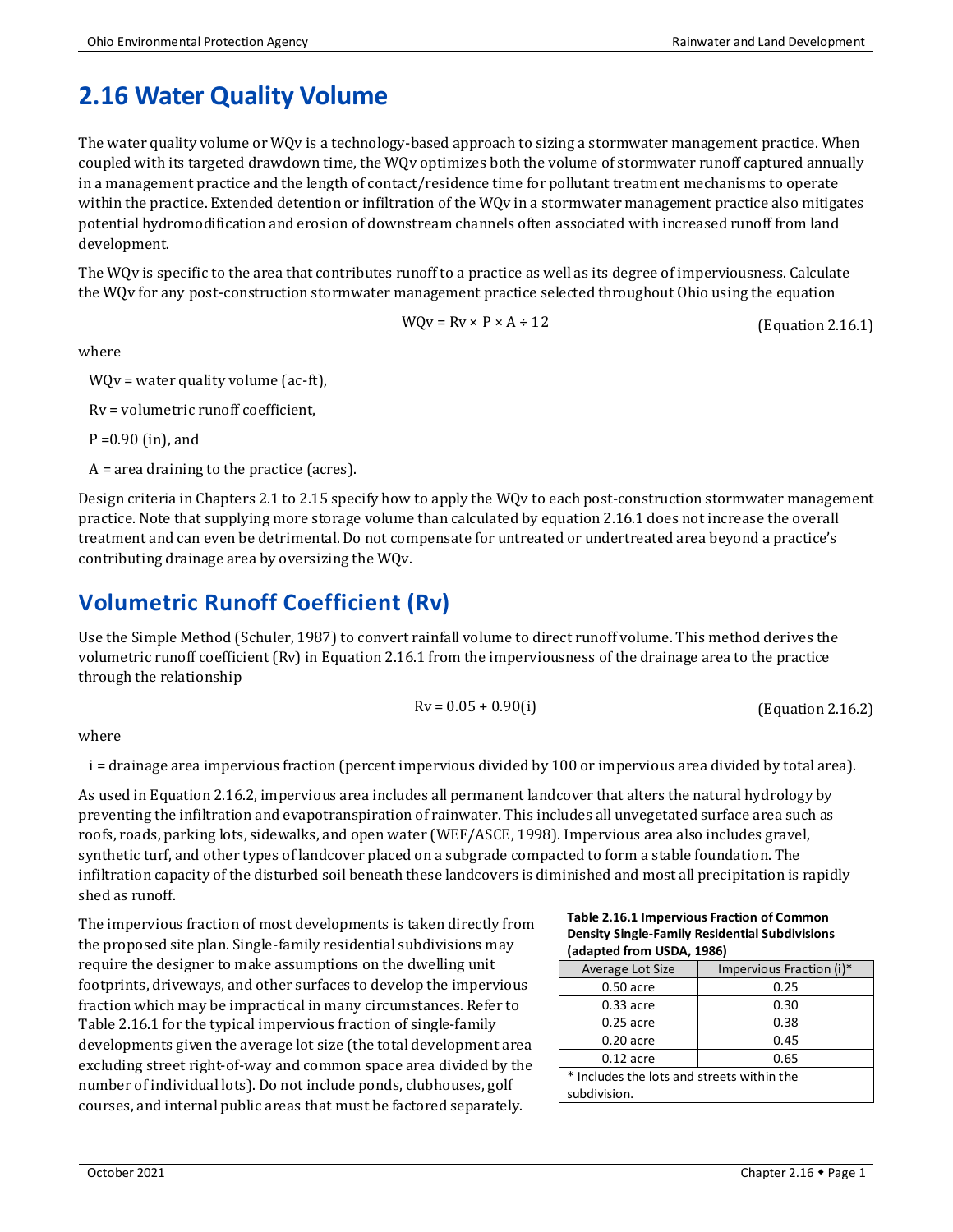# **Precipitation (P)**

A precipitation depth of 0.90 inches captures approximately 90 percent of the average annual runoff with an efficiently designed standard stormwater management practice. (Dorsey and Winston, 2018). This precipitation depth does not represent an individual storm event of certain return interval, duration, and distribution (for example, a 2-year, 24 hour type II storm) and cannot be flow routed through a stormwater management practice. The 0.90 inch precipitation depth accounts for the effect of flow routing on storage volume through the continuous simulation modelling of hourly rainfall records from which it was developed.

## **Area Draining to the Stormwater Management Practice (A)**

The WQv is a product of the actual area that contributes stormwater runoff to or drains through a stormwater management practice. The drainage area does not necessarily equal the project area. The drainage area can include area beyond the defined project boundary that drains into a practice or, where multiple practices serve a development, include only the sub-section of the project site that drains to that practice. The following example calculation demonstrates these circumstances.